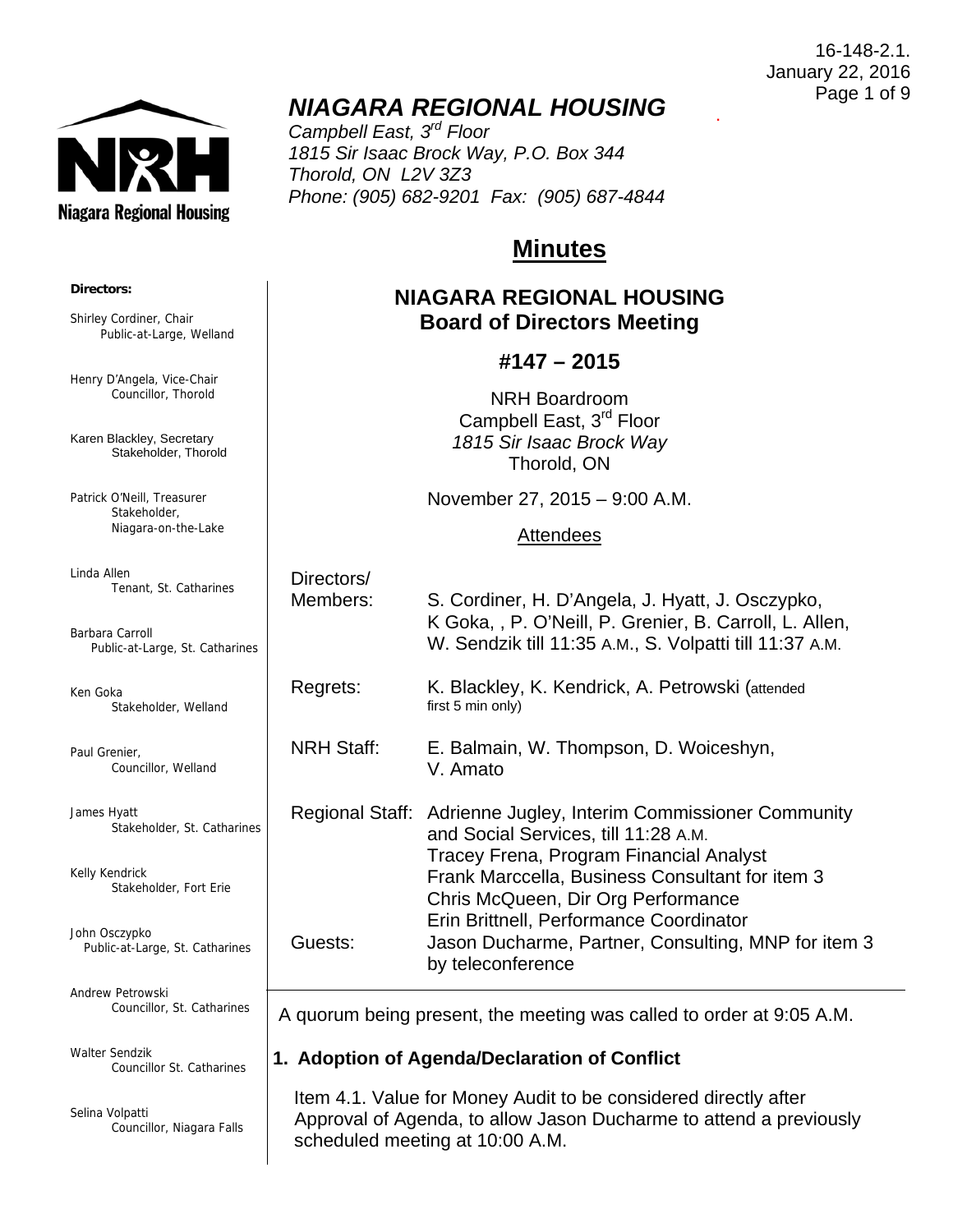*Moved by P. O'Neill Seconded by J. Hyatt* 

#### *That the agenda be ADOPTED as amended.*

*CARRIED* 

There were no conflicts of interest declared.

4.1. Value for Money Audit & Management Response – Report 15-147-4.1. Slideshow and full report emailed to Board members prior to meeting and a hard copy was provided at the meeting.

 Presentation: J. Ducharme, Partner of Consulting, MNP presented a slideshow with assistance from F. Marcella.

The Value for Money audit report is a comparative analysis and evaluation of the management of two capital reconstruction projects. Mr. Ducharme stressed that the two projects (Broadoak & Fitch) audited by his firm were like night and day. The report is structured to allow for a comparison between the two projects to demonstrate that many of the issues confronted on the earlier Broadoak were not repeated or evident on the subsequent Fitch Street project. For the two projects, Mr. Ducharme detailed the most significant findings and explained that each finding was evaluated based on risk level.

### *Broadoak*

Project Origin: Broadoak is a 55-unit social housing townhouse project located in Niagara Falls, originally owned and managed by the Broadoak Charitable Foundation. Constructed in 1982, but as early as 2001, the program was identified by the Province as a Project in Difficulty ("PID"), with a number of problems that affected its financial viability, operation, safety and physical condition. The Province transferred to Niagara Region administration in 2004. Significant and worsening problems continued including; asbestos, mould, chronic vacancy, no reserves, condition deficiencies and a -\$140,000 annual operating deficit.

In 2009, Broadoak Charitable Foundation expressed desire to relinquish ownership and control of project to the Region/NRH. The Region/NRH had no choice but to inherit this liability.

Redevelopment: The original Business Plan prepared and approved in 2010. The NRH split the construction into two phases: Phasing allowed 18 existing tenants to remain on site throughout the redevelopment period, which reduced disruption, avoided relocation costs, and provided NRH with rental revenues. The phased approach allowed for the immediate advancement of Phase One thus taking advantage of available government funding.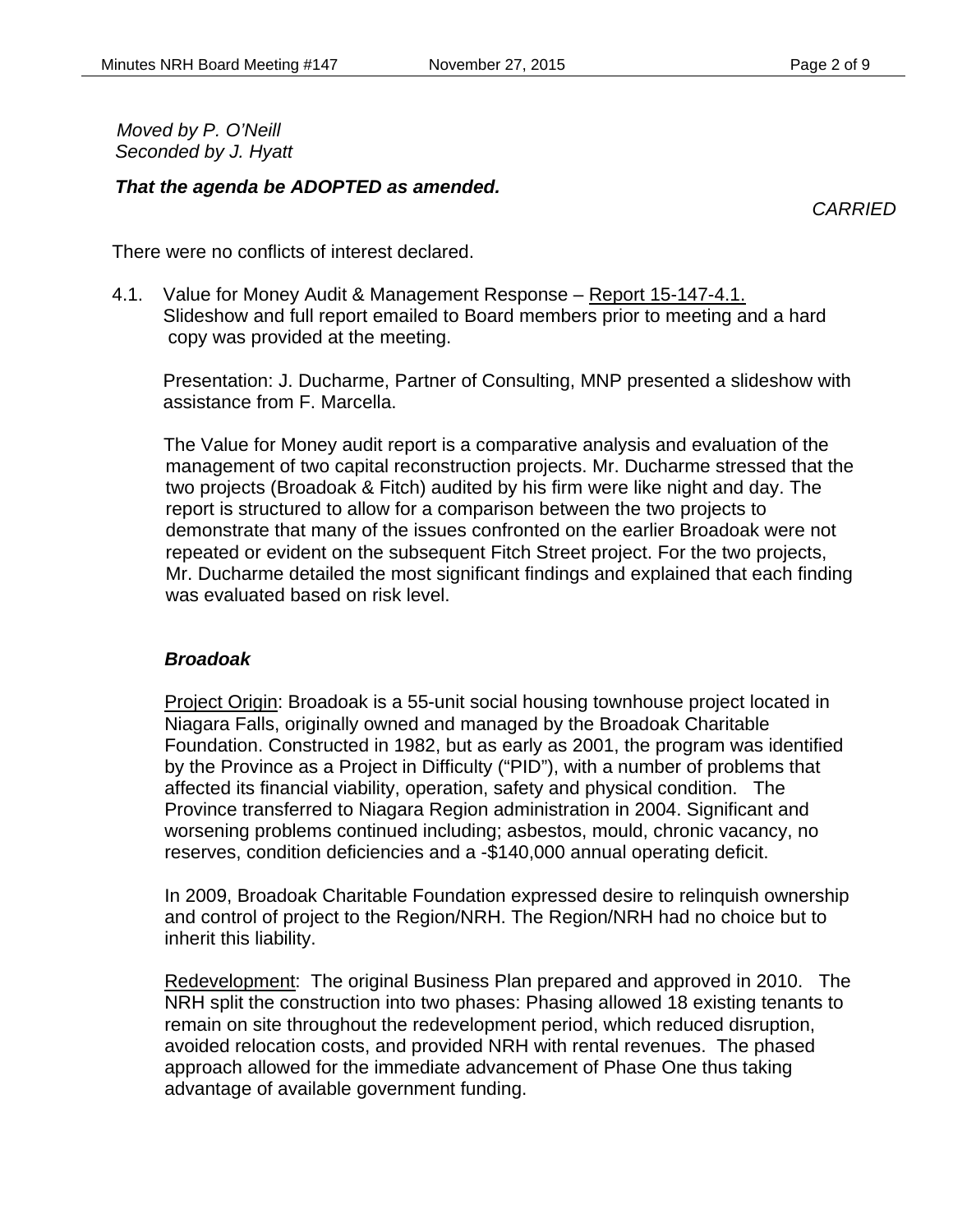To implement construction, NRH entered into an engineering agreement (which included a General Contractor role) with VirtaEnergy Consultants on May 28th, 2010. Broadoak project was developed as an environmental "showcase", including innovative conservation technologies. The new community was fully completed and occupied in June 2013

Capital Costs: As detailed in the final report from MNP, the original 2010 business case estimated cost was \$4.5 -\$6.2 million plus 6% consultant fees. "Typical" Townhouse Development of this type should probably have been estimated to be \$10.9 million +/-, based on construction cost benchmarks, and making allowances for specialized features such as environmental enhancements, landscaping, mortgage discharge, and contingencies. This benchmark estimated cost is \$5.2 million higher than the original 2010 Business Case, and \$1.7 million lower than the final cost

Funding for the project was from various sources including over \$7.0M from federal government grants, \$4.5M in mortgage through Infrastructure Ontario and the remainder from Regional reserves, property tax rebates and NRH prior year surplus.

Operating Cost and Sustainability: Project is now operating at a small surplus. Region/NRH no longer have to pay the \$140,000 annual deficit to support Broadoak.

Key Findings & Value for Money: NRH acted quickly to access and secure senior government funding to support the remediation of deficiencies, and the rebuild the project.

The NRH was able to convert a significant and unavoidable liability (annual subsidies, limited reserves, vacancies, large capital backlog, and public safety issues associated with mould) into a regionally owned \$12 million asset that is selffinancing, safe, environmentally award winning, largely paid for by other levels of government and addresses the Region's pressing housing needs.

In addition to operating at a surplus, the reduced vacancy rate and higher rents in the new building has eliminated the previous need to provide an annual rent supplement subsidy of \$140,000 to stabilize finances –a further savings to NRH and the Region.

Serious Concerns with Broadoak: A poor Business Case, with inadequate cost estimates and under resourced planning; No contingency; Dramatic and inadequately documented cost increases; Confusion between "net" and "gross" budgets; Poor project delivery model included a lack of "owners" representation, independent from project delivery, lack of protections/risk transfer for the Region/NRH, weak contract with Virta with flawed incentive structure, untendered procurement of Virta who were not well qualified, lack of risk management, litigation and claims, post construction deficiencies, reported examples of waste and inefficiency, although hard to prove due to lack of documentation.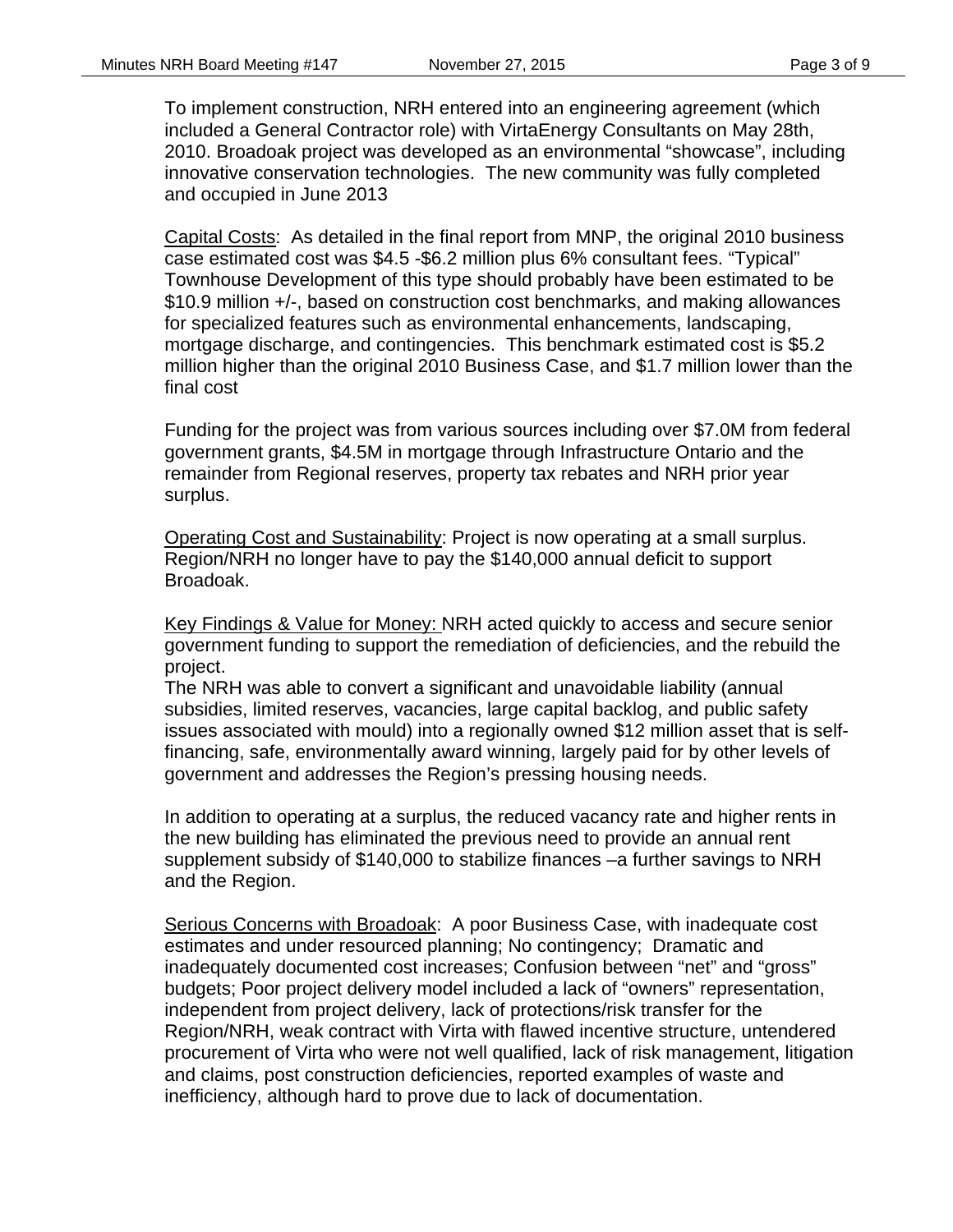A good trail of governance decisions regarding the Broadoak project exists; however, the errors made at the beginning of the project, such as budget development and a lack of dedicated NRH staff for oversight, frustrated the project throughout. An accounting trail for all costs exists but a paper trail on change orders is missing. The General Contractor was paid \$3,170,570 for general contracting work, an additional \$110,410 was issued for various direct services the contractor provided such as drywall, painting and carpentry and a further \$615,200 for management fees. A flaw in the project was that the GC was in a position to approve its own change orders.

D. Woiceshyn advised that there is a spreadsheet of all payments made for Broadoak, all payments went through proper sign-off and approval levels. Managers involved in this project are no longer with NRH to consult. At the time this project was in progress, staff was also involved in Operational review.

*Staff was directed to forward Board spreadsheet of payments made for Broadoak.* 

Action by: D. Woiceshyn

Broadoak capital reserves are low and should be increased.

#### *Fitch*

Project Overview: To address the Region's urgent affordable housing needs the NRH identified an underutilized site in Welland that had potential to accommodate an additional 3 story, 67 unit apartment building for seniors. Initial feasibility studies funded by the Canada Mortgage & Housing Corporation ("CMHC"), were undertaken in 2011. A Development Committee comprised of NRH Board members, NRH and Regional staff and community stakeholders was formed to guide development. A public procurement process was used to hire engineer-MacDonald Zuberec Ensslen Architects Inc. ("MZE") in September, 2011.

Detailed investigations, design and budgeting led to NRH approval of the project budget in May, 2012, with Regional Approval following in July. MZE worked on the Fitch Street Development Project for approximately the next 36 months, including oversight and management of the GC (Brouwer). Building completed and occupied in 2014.

Capital Cost: \$9.3 million. Project came in under budget, even after accounting for post-construction addition of backsplashes for all units.

Operating Cost and Sustainability: Project is now operating at a small surplus. Longer term forecasts, including 70-year replacement reserve analysis, have been completed and confirm continued sustainability. No deficit requiring subsidy from Regional tax levy.

Key Findings & Value for Money: NRH secure senior government funding to pay for the project. Region/NRH now owns a \$10 million asset that is self-financing, safe, environment friendly, largely paid for by other levels of government, and addresses the Region's pressing housing needs. Project was well managed and delivered under budget. Appropriate governance structure, with Development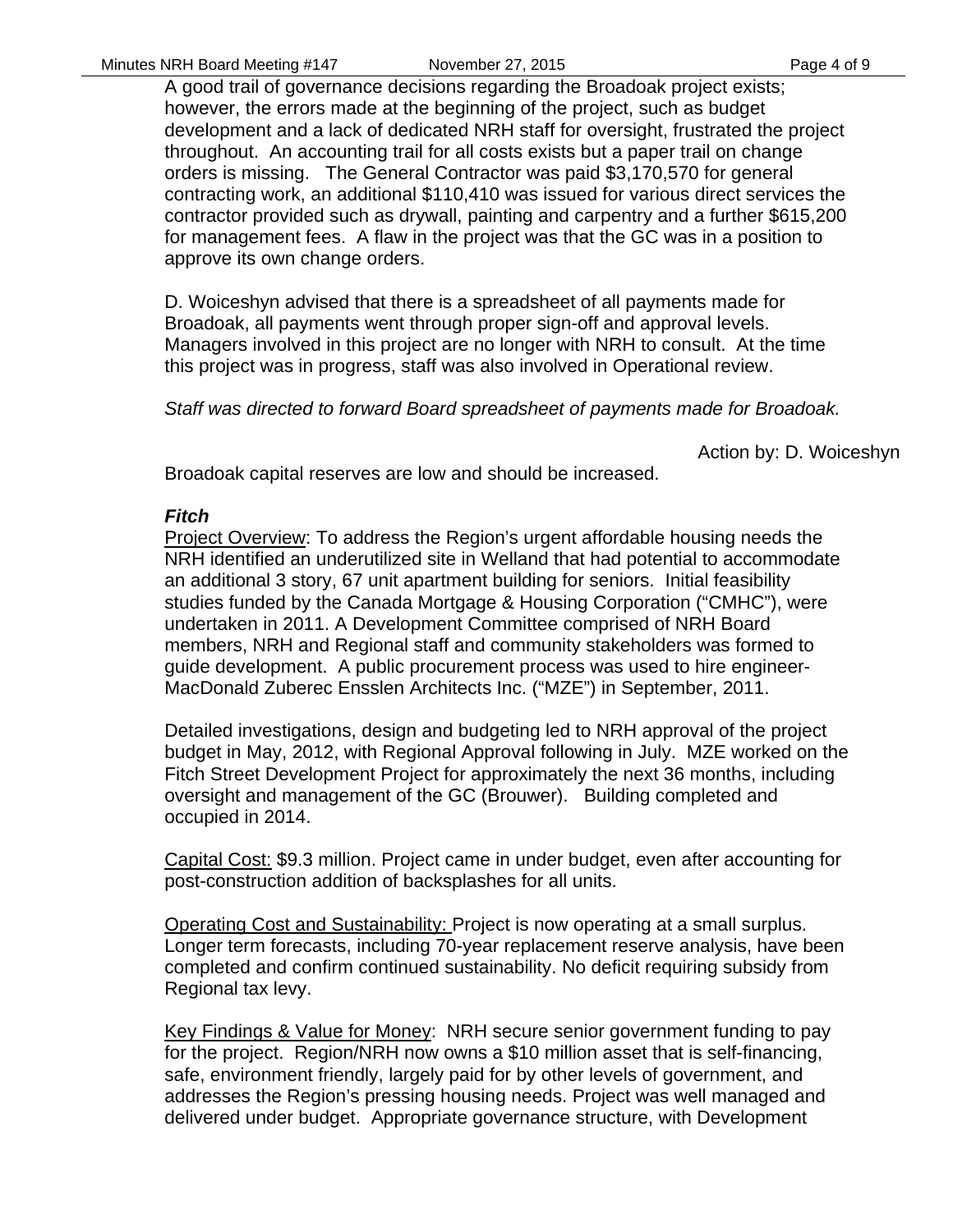Committee. Contract structure was appropriate and properly procured. Minor issues and risks were addressed. This was a completely different project than Broadoak.

The MNP report provides six recommendations for future consideration to ensure that past issues are remedied.

In summary, the facts surrounding the Fitch project are quite different than that of Broadoak, and according to MNP's research and interviews, the lessons learned from Broadoak were used to ensure that the Fitch project was successfully delivered. Very few, if any, of the problems encountered on the Broadoak project were observed on the Fitch project.

Positive Outcomes discussed:

- Broadoak pitfalls were not repeated with Fitch
- Taxpayers no longer subsidize Broadoak by \$140,000 per year.
- Both Broadoak and Fitch St. are self-sustaining projects with new and innovative features.
- The projects provide over 100 units of affordable housing in Niagara at no cost ongoing costs to taxpayers. Rents cover the mortgage, capital reserves and operating expenses, and both projects are operating at a small surplus.
- NRH now owns an additional "\$22.6 m in assets with a modest capital contribution of approximately \$1.1 m for both projects"

#### *NRH Management Responses*

The NRH Management responses to the report were reviewed; responses agree with MNP recommendations. Final response will be presented to Council on December  $3^{rd}$ .

*CEO to email Management Responses and costing to Board.* 

Action by E. Balmain

### **2. Approval of Minutes**

- 2.1.a Minutes of the October 30, 2015 Meeting
- 2.1.b Minutes of the November 23, 2015 Meeting emailed and hard copy provided at the meeting

 *Moved by P. O'Neill Seconded by J. Osczypko* 

#### *That the minutes of the October 30 & November 23, 2015 meetings be ADOPTED.*

*CARRIED* 

- 2.2. Business Arising
	- 2.2.1. Motion to exempt NRH from Property Taxes DEFERRED (CL 17-2015, Nov. 12, 2015)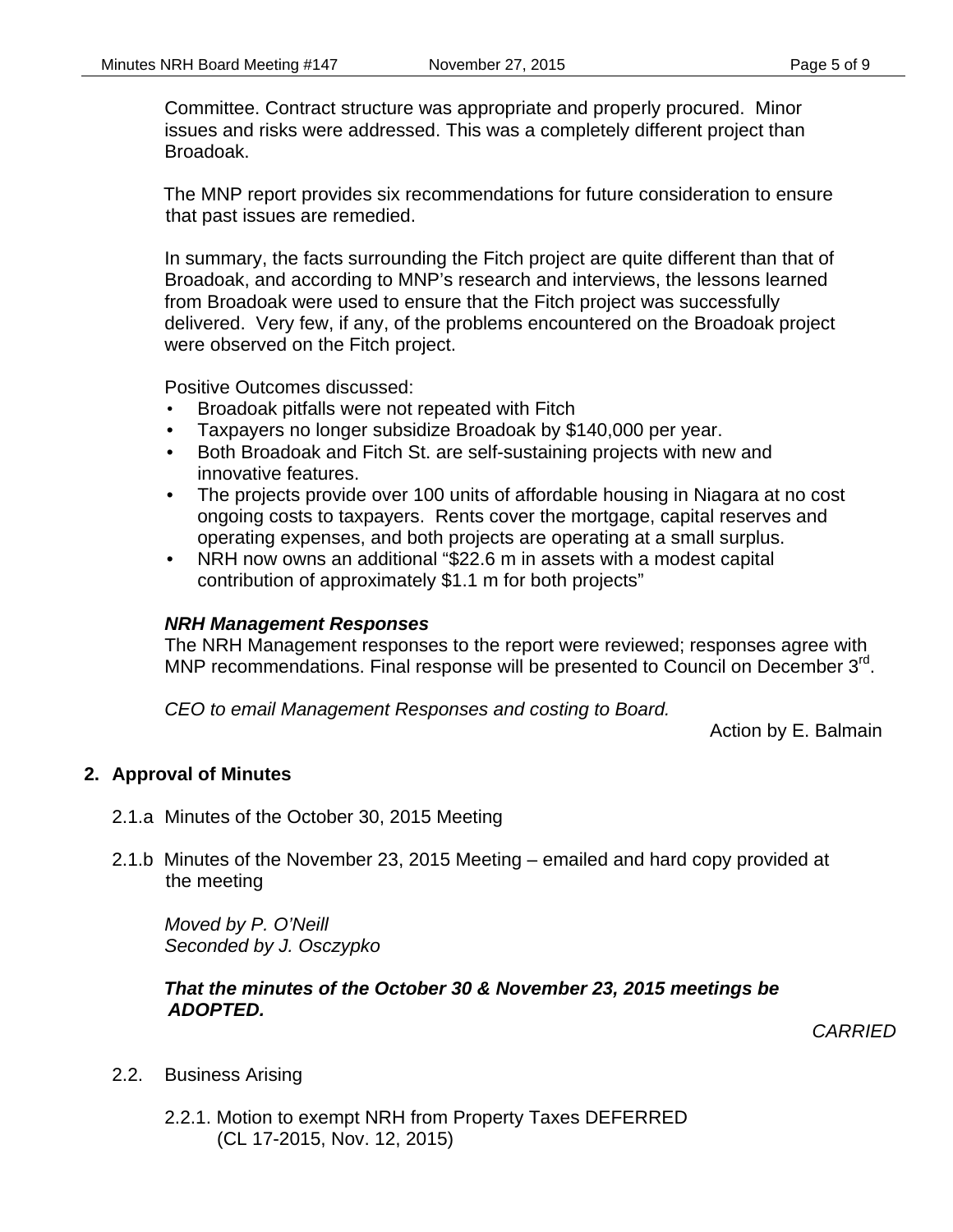Provided for information; Council to consider at the first meeting following the adoption of the 2016 budget.

2.1.2. Cease to Qualify

The CEO presented a comprehensive Cease to Qualify slide show. Topics included:

- Factors Considered
- Public Housing Mandate, program rules and criteria
- Niagara's Service Level Standards
- Service Level Standards (SLS) were explained
- Household Income Limits (HILS) set yearly by the Ministry
- Legislation indicating how tenants become ineligible for RGI
- Residential Tenancies Act exemptions for Social Housing units
- Ministry does not allow local rules that would *grandfather* subsidy for households
- 2012 HSC Survey chart displayed 5 Housing Corporations reporting 0 market rent units
- Who has implemented cease to qualify
- Reasons why some Service Managers (SMs) have market rent units
- Cease to Qualify outcomes to-date:
	- o Tenants in need of community supports are receiving assistance they need
	- o 65 Households have re-qualified for RGI
	- o 4 Tenants occupying a larger unit (too many bedrooms) have agreed to move to an appropriate size unit and have had RGI status reinstated. I.e. a unit that could house a mother and child, was being occupied by single adult.
	- o The process has helped to identifying tenants misrepresenting income and subletting rooms

Staff shared concern that a blanket moratorium on eviction of market rent tenants would allow all tenants whose subsidy has been revoked (including over housed households, and those committing fraud) to remain in their units as well.

Mitigation strategy - Staff are working with tenants/households individually; no vulnerable tenants have been, nor will be evicted due to *Incoming-out* of rent-geared-to-income eligibility.

The CEO apologized for language used in letters to tenants that has been interpreted by some as harsh. The same language was used in Stratford without issue. The intention was to be clear and concise; unfortunately the language came across as uncompassionate.

Staff was directed to supply the number of tenants receiving letters who are over the age of 75.

Action by: E. Balmain

*Moved by H. D'Angela Seconded by W. Sendzik* 

*That the NRH Board of Directors ACCEPT the staff presentation on Cease to Qualify, with comments made by Directors, and that the Chair request the Chair of Public*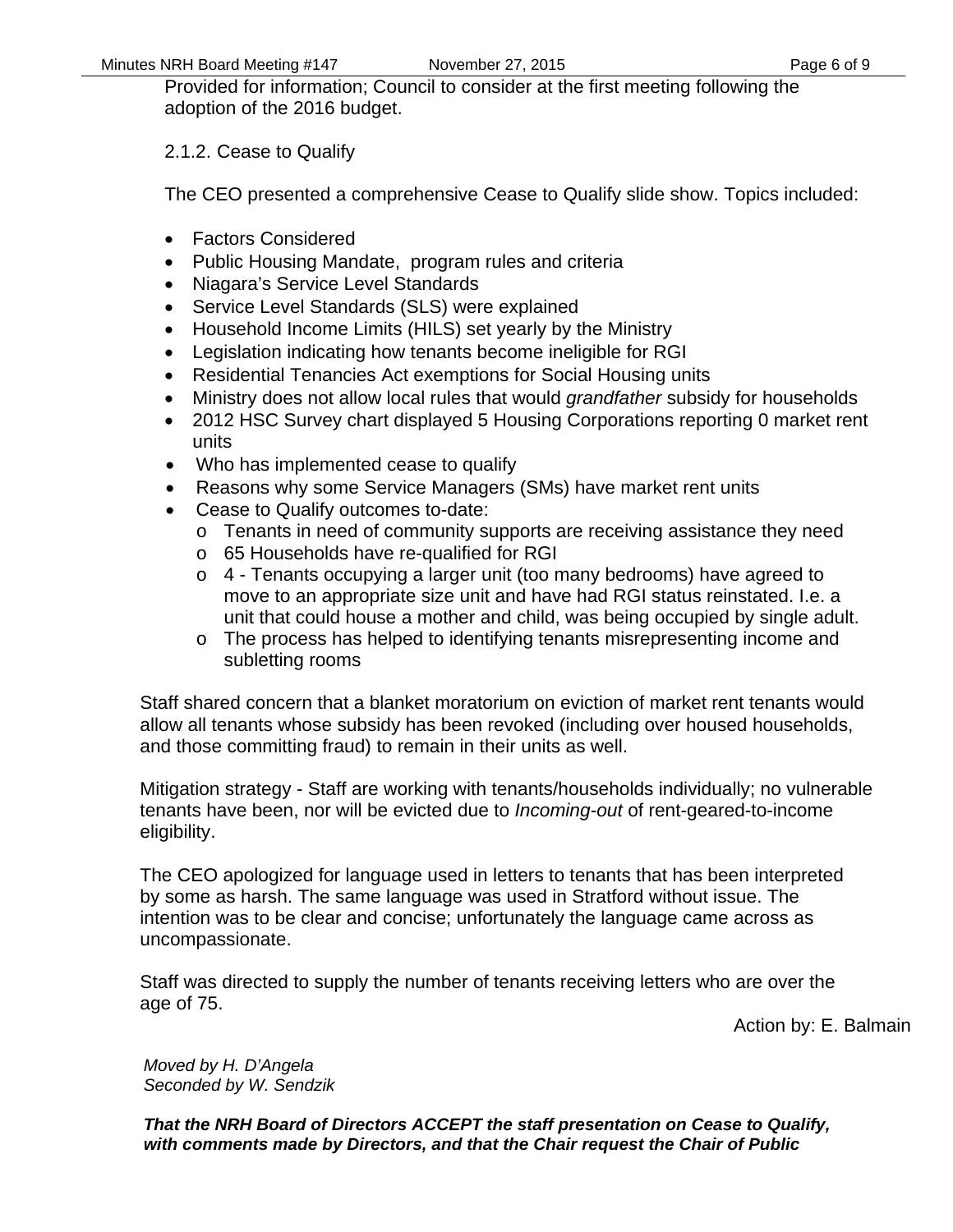Minutes NRH Board Meeting #147 November 27, 2015 November 27, 2016

*Health and Social Services Committee to hold a special meeting in December to consider this item.* 

*CARRIED* 

- W. Sendzik left the meeting at 11:35 A.M.
- S. Volpatti left the meeting at 11:37 A.M.
- **3.** Presentations see items 4.1. and 2.1.2.

# **4. Staff Reports**

4.1. Value for Money Audit & Management Response – Report 15-147-4.1.

See above.

4.2. Fitch Street Capital Project Mortgage – Report REV 15-147-4.2.

*Moved by P. Grenier Seconded by J. Osczypko* 

That the Niagara Regional Housing Board of Directors **APPROVES** the final mortgage and financing plan for the Fitch Street capital project as follows:

- 1. That Federation of Canadian Municipalities financing in the amount of \$1,090,910 for the funding of Niagara Regional Housing's Fitch Street project **BE APPROVED**.
- 2. That the Board **APPROVE** a loan agreement with Federation of Canadian Municipalities (FCM) on behalf of the Regional Municipality of Niagara and Niagara Regional Housing for long term borrowing.
- 3. That the Board **APPROVE** the balance of debt financing to be withdrawn from the Niagara Regional Housing Reserve Fund.
- 4. That the Board **ENDORSE** CSD 85-2015, outlining the process for the Region of Niagara to proceed with execution of a loan agreement with Federation of Municipalities (FMC) on behalf of the Region and Niagara Regional Housing for long term borrowing.

*CARRIED* 

### **5. New Business**

There was no new business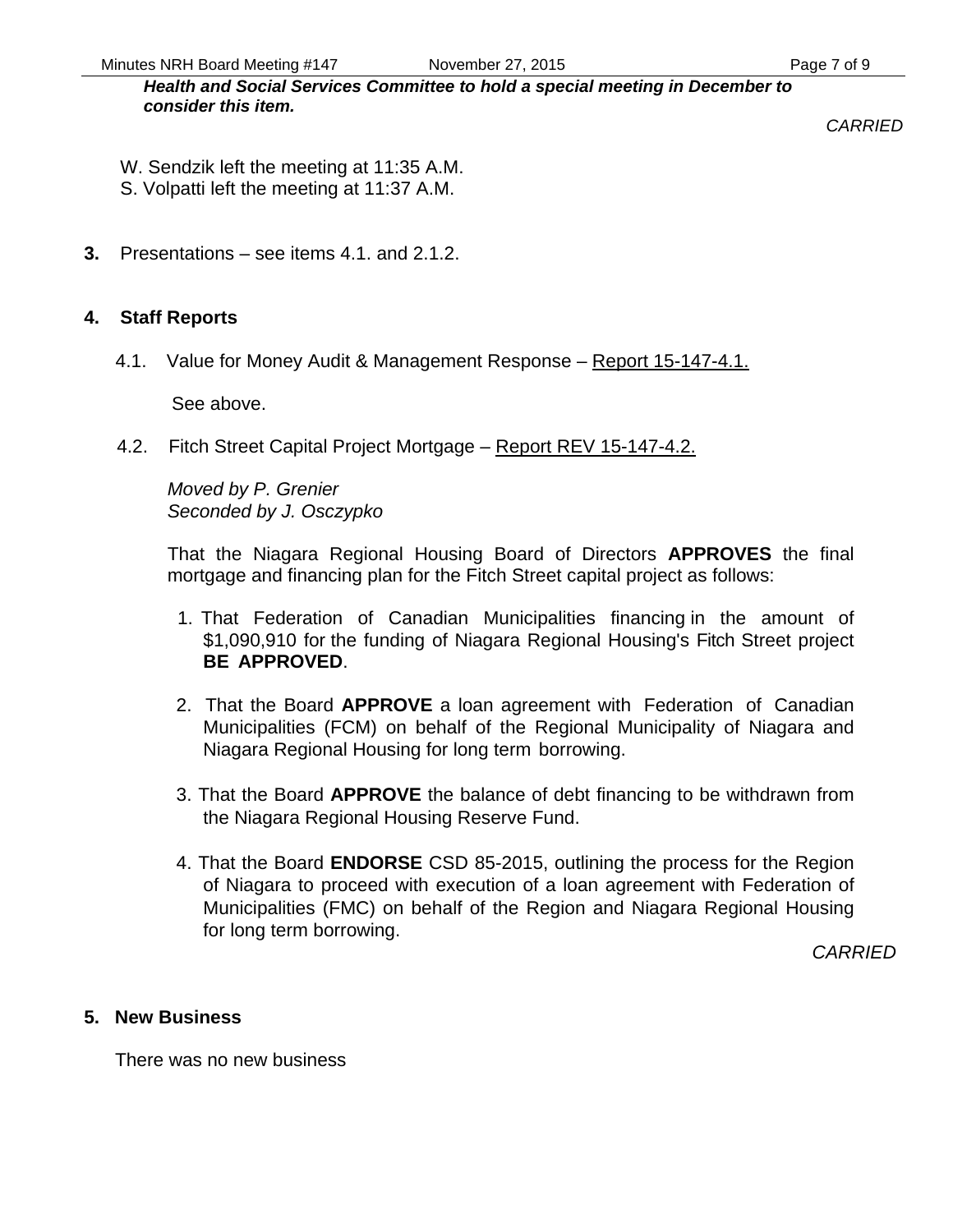### 6. **General Manager's Report**

6.1. Financial Statements as at October 31, 2015 - Report 15-147-6.1.

D. Woiceshyn advised that during the past week, NRH taxes for the City of Niagara Falls were reduced by \$100,000 re: development. Additionally, NRH received a credit of \$25,000 from Greenshield the Employee Benefits insurance carrier. Neither of these credits are reflected in this statement.

*Moved by P. O'Neill Seconded by H. D'Angela* 

*That the Niagara Regional Housing Board of Directors RECEIVE the financial statements as at October 31, 2015.* 

*CARRIED* 

### 7. **Closed Session – not required**

### **8. Committee Reports**

8.1. Appeals Hearings

Minutes of the October 27 & November 10, 2015 hearings were provided for information.

*Moved by H. D'Angela Seconded by J. Osczypko*

### *THAT the Niagara Regional Housing Board of Directors RECEIVE the minutes of the October 27 & November 10, 2015 Appeal Hearings for information.*

*CARRIED* 

# **9. For Information**

- 9.1. Action Items from Previous Meetings
- 9.2. Letter to Chair Caslin and Members of Council from NRH Chair, dated Nov. 17, 2015 re: NRH Org. Structure & Moratorium on Evictions of Market Rent tenants.
- 9.3. The Chair advised that she would be announcing the winner of the "Be a Voice" contest this afternoon in celebration of National Housing Day. The event will be held in the atrium with refreshments from 2:30 to 3:30 and review of the very talented submissions from 3:30 to 4:30 P.M. All are invited to attend.